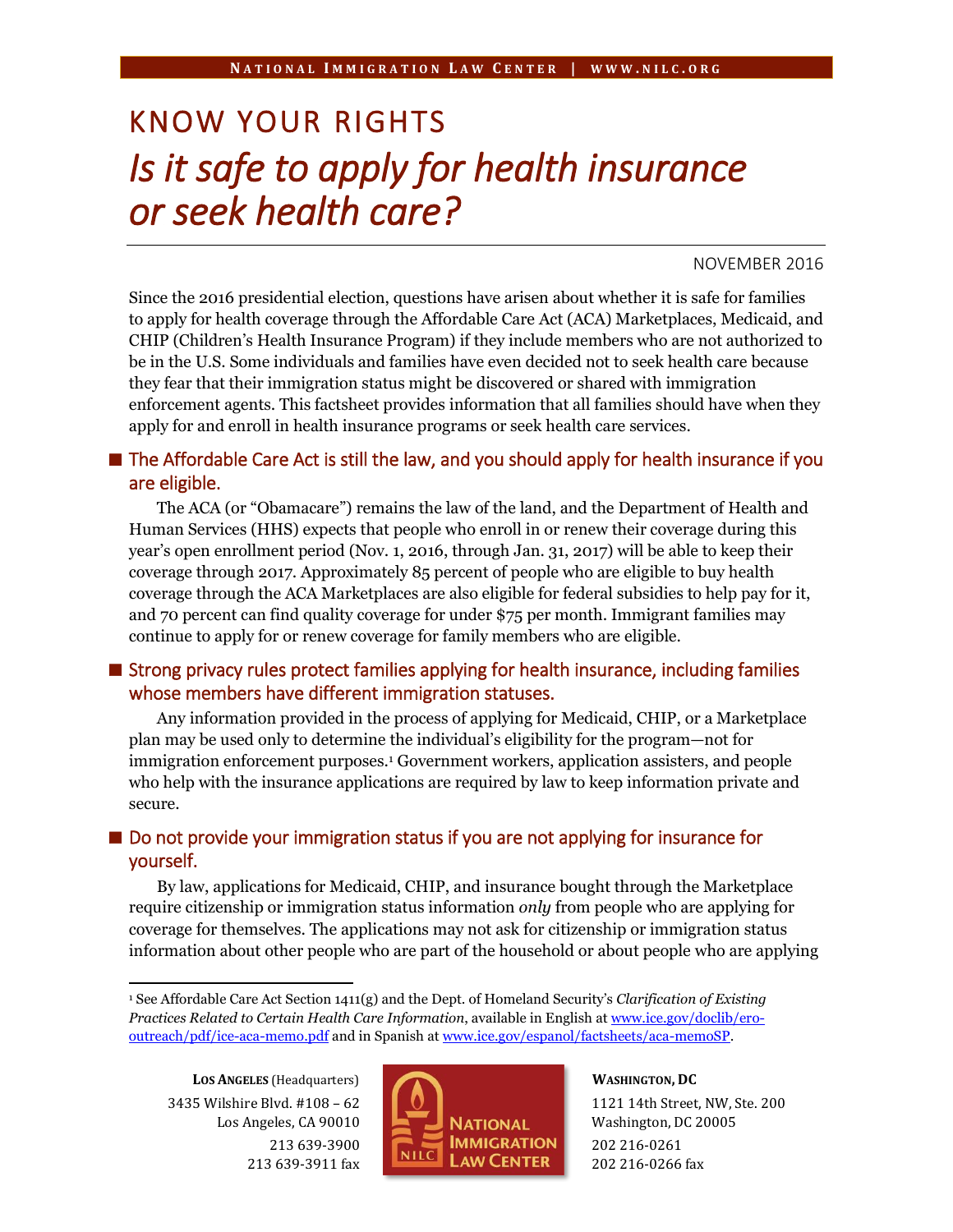on behalf of eligible family members but not for coverage for themselves. **If you are undocumented, you should not provide any information about your immigration status. Instead you may say,** *"I am not applying for health insurance for myself."*

#### ■ If you don't have a Social Security number (SSN), you don't have to provide one.

Whether you are applying for health insurance for yourself or on behalf of eligible family members, your health insurance application may not be delayed or denied because you don't have an SSN. Only people who have a valid SSN are required to provide one.

# Everyone has a right to an interpreter when applying for health insurance or seeking health care, at no cost.

Regardless of your immigration status, you have a right to an interpreter at no cost, whether you are applying for Medicaid, CHIP, or a Marketplace insurance plan, or are seeking care at a hospital or community health center. Children should not be asked to translate for their parents or other adults, especially in a health care setting. Hospitals and community health centers may use bilingual staff, telephone interpretation services, or qualified in-person interpreters to provide language assistance services for patients.

# If you are uninsured, you have certain health care options, regardless of your immigration status.

The following health care programs and services are available for undocumented immigrants, people with Deferred Action for Childhood Arrivals (DACA), and other uninsured people in all states:

- emergency-room care
- community health centers, migrant health centers, and free clinics
	- o To find a health center, go to [https://findahealthcenter.hrsa.gov.](https://findahealthcenter.hrsa.gov/)
	- o To find a free or charitable clinic, go to [www.nafcclinics.org/find-clinic.](http://www.nafcclinics.org/find-clinic)
- public and safety-net hospitals
- public health services (immunizations, mental health, screening and treatment for communicable diseases such as tuberculosis, HIV, sexually transmitted infections)
- programs providing health services necessary to protect life or safety: emergency medical, food or shelter, mental health crisis, domestic violence, crime victim assistance, disaster relief
- treatment for an emergency medical condition under "emergency Medicaid," including labor and delivery for pregnancy
- financial assistance or "charity care" programs at community health centers and most hospitals

More options may be available in your state; check with a trusted local health care provider or with an immigrants' rights or health advocacy group. Note that currently five states and the District of Columbia provide state-funded Medicaid or CHIP coverage to children and youth regardless of immigration status (the states are California, Illinois, Massachusetts, New York, Washington); and sixteen states and the District of Columbia provide pregnancy-related services to pregnant women regardless of immigration status. More information is available at [www.nilc.org/healthcoveragemaps/](http://www.nilc.org/healthcoveragemaps/) an[d www.nilc.org/medical-assistance-various-states/.](http://www.nilc.org/medical-assistance-various-states/)